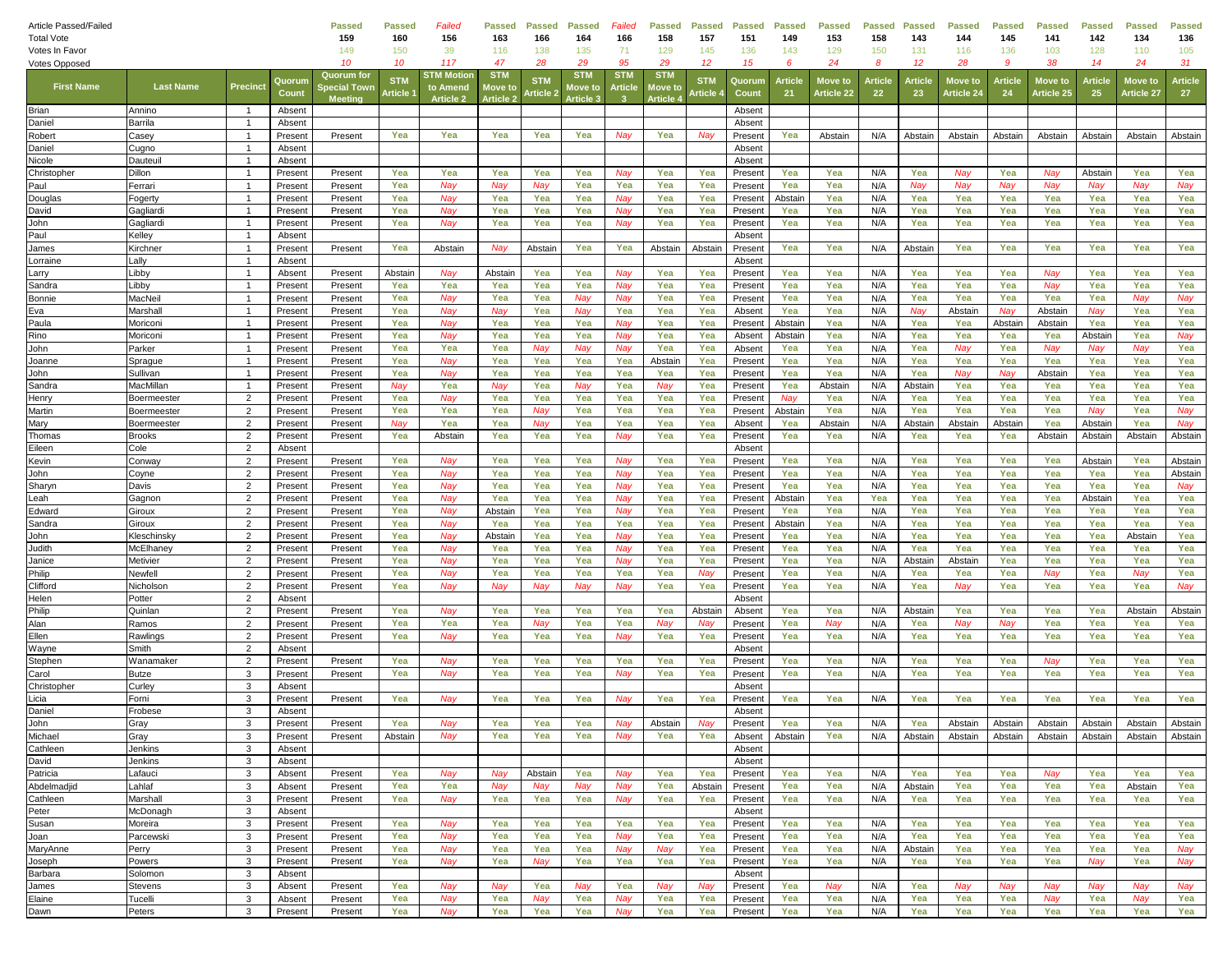| Article Passed/Failed                  |                           |                                  |                    | <b>Passed</b>      | <b>Passed</b>                | Failed           | <b>Passed</b>  | <b>Passed</b>          | <b>Passed</b>    | Failed     | <b>Passed</b>  | <b>Passed</b>        | <b>Passed</b>      | <b>Passed</b> | <b>Passed</b>         | <b>Passed</b>  | <b>Passed</b> | Passed                       | <b>Passed</b> | <b>Passed</b>         | Passed        | <b>Passed</b>         | <b>Passed</b>         |
|----------------------------------------|---------------------------|----------------------------------|--------------------|--------------------|------------------------------|------------------|----------------|------------------------|------------------|------------|----------------|----------------------|--------------------|---------------|-----------------------|----------------|---------------|------------------------------|---------------|-----------------------|---------------|-----------------------|-----------------------|
| <b>Total Vote</b>                      |                           |                                  |                    | 159                | 160                          | 156              | 163            | 166                    | 164              | 166        | 158            | 157                  | 151                | 149           | 153                   | 158            | 143           | 144                          | 145           | 141                   | 142           | 134                   | 136                   |
| Votes In Favor<br><b>Votes Opposed</b> |                           |                                  |                    | 149<br>10          | 150<br>10                    | 39<br>117        | 116<br>47      | 138<br>28              | 135<br>29        | 71<br>95   | 129<br>29      | 145<br>12            | 136<br>15          | 143<br>6      | 129<br>24             | 150<br>-8      | 131<br>12     | 116<br>28                    | 136<br>9      | 103<br>38             | 128<br>14     | 110<br>24             | 105<br>31             |
|                                        |                           |                                  |                    | <b>Quorum for</b>  |                              | STM Motioı       | <b>STM</b>     |                        | <b>STM</b>       | <b>STM</b> | <b>STM</b>     |                      |                    |               |                       |                |               |                              |               |                       |               |                       |                       |
| <b>First Name</b>                      | <b>Last Name</b>          | Precinct                         | Quorun<br>Count    | pecial Towr        | <b>STN</b><br><b>\rticle</b> | to Amend         | love to        | <b>STN</b><br>: rticle | love to          | Article    | love t         | <b>STM</b><br>rticle | Quorum<br>Count    | Artick<br>21  | Move to<br>Article 22 | Article<br>-22 | Articl<br>23  | Move to<br><b>Article 24</b> | Article<br>24 | Move to<br>Article 25 | Article<br>25 | Move to<br>Article 27 | <b>Article</b><br>-27 |
|                                        |                           |                                  |                    | Meetina            |                              | <b>Article 2</b> | <b>Article</b> |                        | <b>Article 3</b> |            | <b>Article</b> |                      |                    |               |                       |                |               |                              |               |                       |               |                       |                       |
| Joanne<br>Matthew                      | Barry<br>Battcock         | $\overline{4}$<br>$\overline{4}$ | Present<br>Absent  | Present<br>Absent  | Yea                          | Yea              | Yea            | Yea                    | Yea              | Yea        | Yea            | Yea                  | Present<br>Absent  | Yea           | Yea                   | N/A            | Yea           | Yea                          | Yea           | Abstain               | Yea           | Abstain               | Abstain               |
| Lora                                   | Bojsen                    | $\overline{4}$                   | Absent             | Absent             |                              |                  |                |                        |                  |            |                |                      | Absent             |               |                       |                |               |                              |               |                       |               |                       |                       |
| Steven                                 | Clery                     | $\overline{4}$                   | Absent             | Absent             |                              |                  |                |                        |                  |            |                |                      | Absent             |               |                       |                |               |                              |               |                       |               |                       |                       |
| William                                | Collins                   | $\overline{4}$                   | Present            | Present            | Yea                          | Nay              | Yea            | Yea                    | Yea              | Yea        | Yea            | Yea                  | Present            | Yea           | Yea                   | N/A            | Yea           | Yea                          | Yea           | Yea                   | Yea           | Yea                   | Yea                   |
| Charlene                               | Correnti                  | $\overline{4}$                   | Absent             | Present            | Yea                          | Nay              | Yea            | Yea                    | Yea              | Nay        | Yea            | Yea                  | Present            | Yea           | Yea                   | N/A            | Yea           | Yea                          | Yea           | Yea                   | Yea           | Yea                   | Yea                   |
| Robert                                 | Correnti                  | $\overline{4}$                   | Present            | Present            | Yea                          | Nay              | Yea            | Yea                    | Yea              | Nay        | Yea            | Yea                  | Present            | Yea           | Yea                   | N/A            | Yea           | Yea                          | Yea           | Yea                   | Yea           | Yea                   | Yea                   |
| Steven                                 | Jenkins                   | $\overline{4}$                   | Absent             | Absent             |                              |                  |                |                        |                  |            |                |                      | Absent             |               |                       |                |               |                              |               |                       |               |                       |                       |
| Brian                                  | Kelly                     | $\overline{4}$                   | Absent             | Absent             |                              |                  |                |                        |                  |            |                |                      | Absent             |               |                       |                |               |                              |               |                       |               |                       |                       |
| Robert                                 | Killeen                   | $\overline{4}$                   | Present            | Present            | Yea                          | Yea              | Yea            | Nay                    | Yea              | Yea        | Yea            | Yea                  | Present            | Yea           | Yea                   | N/A            | Yea           | Yea                          | Yea           | Yea                   | Abstain       | Yea                   | Yea                   |
| Paul                                   | Lamarca                   | $\overline{4}$                   | Absent             | Absent             |                              |                  |                |                        |                  |            |                |                      | Absent             |               |                       |                |               |                              |               |                       |               |                       |                       |
| Paula                                  | Lambert                   | $\overline{4}$                   | Absent             | Absent             |                              |                  |                |                        |                  |            |                |                      | Absent             |               |                       |                |               |                              |               |                       |               |                       |                       |
| Arthur                                 | Lavita                    | $\overline{4}$                   | Present            | Present            | Yea                          | Nay              | Yea            | Yea                    | Yea              | Nay        | Yea            | Yea                  | Present            | Yea           | Yea                   | N/A            | Yea           | Yea                          | Yea           | Yea                   | Yea           | Yea                   | Nay                   |
| Marti                                  | Mahoney                   | $\overline{4}$                   | Present            | Present            | Yea                          | Yea              | Nay            | Yea                    | Yea              | Nay        | Yea            | Yea                  | Present            | Yea           | Yea                   | N/A            | Abstain       | Abstain                      | Abstair       | Abstain               | Abstain       | Abstain               | Abstain               |
| Michael                                | Moore                     | $\overline{4}$                   | Absent             | Absent             |                              |                  |                |                        |                  |            |                |                      | Absent             |               |                       |                |               |                              |               |                       |               |                       |                       |
| James<br>Kim                           | Murphy<br>Murphy          | $\overline{4}$<br>$\overline{4}$ | Absent<br>Absent   | Absent<br>Absent   |                              |                  |                |                        |                  |            |                |                      | Absent<br>Absent   |               |                       |                |               |                              |               |                       |               |                       |                       |
| Joseph                                 | Normant                   | $\overline{4}$                   | Present            | Present            | Yea                          | Yea              | Yea            | Yea                    | Yea              | Nav        | Yea            | Yea                  | Present            | Abstair       | Yea                   | N/A            | Abstair       | Yea                          | Yea           | Yea                   | Yea           | Yea                   | Nay                   |
| Scott                                  | Rogers                    | 4                                | Absent             | Abstain            | Abstain                      | Nav              | Yea            | Yea                    | Yea              | Nay        | Yea            | Yea                  | Present            | Yea           | Yea                   | N/A            | Yea           | Yea                          | Yea           | Yea                   | Yea           | Yea                   | Yea                   |
| Elaine                                 | Russo                     | $\overline{4}$                   | Present            | Present            | Yea                          | Nay              | Yea            | Yea                    | Yea              | Nay        | Yea            | Abstain              | Present            | Yea           | Yea                   | N/A            | Yea           | Yea                          | Yea           | Yea                   | Yea           | Yea                   | Yea                   |
| Lisa                                   | Tohline                   | $\overline{4}$                   | Present            | Present            | Yea                          | Nay              | Abstair        | Yea                    | Yea              | Nay        | Yea            | Yea                  | Present            | Yea           | Yea                   | N/A            | Yea           | Yea                          | Yea           | Yea                   | Yea           | Yea                   | Yea                   |
| Jonathan                               | Wright                    | $\overline{4}$                   | Present            | Present            | Yea                          | Yea              | Yea            | Nay                    | Yea              | Yea        | Yea            | Yea                  | Present            | Yea           | Yea                   | N/A            | Yea           | Yea                          | Yea           | Yea                   | Yea           | Yea                   | Yea                   |
| Erik                                   | Szymansk                  | $\overline{4}$                   | Absent             | Absent             |                              |                  |                |                        |                  |            |                |                      | Absent             |               |                       |                |               |                              |               |                       |               |                       |                       |
| Thomas                                 | Aquavella                 | 5                                | Present            | Present            | Yea                          | Nay              | Nay            | Yea                    | Nay              | Nay        | Nay            | Yea                  | Present            | Abstain       | Nay                   | N/A            | Yea           | Nay                          | Yea           | Yea                   | Yea           | Nay                   | Yea                   |
| Patricia                               | <b>Battcock</b>           | 5                                | Present            | Present            | Yea                          | Nay              | Yea            | Yea                    | Yea              | Nay        | Yea            | Yea                  | Present            | Yea           | Yea                   | N/A            | Yea           | Yea                          | Yea           | Yea                   | Yea           | Yea                   | Nay                   |
| Marie                                  | Blanchette                | 5                                | Present            | Present            | Yea                          | Nay              | Yea            | Yea                    | Yea              | Nav        | Yea            | Yea                  | Present            | Yea           | Yea                   | N/A            | Yea           | Abstain                      | Abstair       | Abstain               | Abstain       | Abstain               | Abstain               |
| Kenneth                                | <b>Buffum</b>             | 5                                | Presen             | Present            | Yea                          | Nay              | Yea            | Yea                    | Yea              | Nay        | Yea            | Yea                  | Absent             | Abstair       | Abstair               | N/A            | Abstair       | Abstain                      | Abstair       | Abstain               | Abstain       | Abstain               | Abstain               |
| Vincent                                | Cangiamila                | 5                                | Present            | Present            | Nay                          | Yea              | Nay            | Nay                    | Yea              | Yea        | Yea            | Yea                  | Present            | Yea           | Nay                   | N/A            | Yea           | Yea                          | Yea           | Nay                   | Yea           | Nay                   | Nay                   |
| Christopher                            | Connell                   | 5                                | Absent             | Absent             |                              |                  |                |                        |                  |            |                |                      | Absent             |               |                       |                |               |                              |               |                       |               |                       |                       |
| Salvatore                              | Dampolo                   | 5                                | Presen             | Present            | Yea                          | Nay              | Yea            | Yea                    | Yea              | Yea        | Nay            | Nay                  | Present            | Yea           | Yea                   | N/A            | Yea           | Abstain                      | Yea           | Yea                   | Yea           | Yea                   | Yea                   |
| Marion<br>Alice                        | Depierro                  | 5<br>5                           | Present<br>Present | Present            | Yea<br>Yea                   | Nay<br>Nay       | Yea<br>Yea     | Yea<br>Yea             | Yea<br>Yea       | Nay<br>Nay | Yea<br>Yea     | Yea<br>Yea           | Present            | Yea<br>Yea    | Yea<br>Yea            | N/A<br>N/A     | Yea<br>Yea    | Yea<br>Yea                   | Yea<br>Yea    | Abstain<br>Yea        | Yea<br>Yea    | Yea<br>Yea            | Nay<br>Nay            |
| Robert                                 | Houghton<br>McGowar       | 5                                | Presen             | Present<br>Present | Yea                          | Nay              | Yea            | Yea                    | Yea              | Nay        | Yea            | Yea                  | Present<br>Present | Yea           | Yea                   | N/A            | Yea           | Yea                          | Yea           | Yea                   | Yea           | Abstain               | Yea                   |
| Janet                                  | Morris                    | 5                                | Present            | Present            | Yea                          | Yea              | Nav            | Nay                    | Yea              | Yea        | Yea            | Yea                  | Present            | Abstain       | Abstair               | N/A            | Abstain       | Abstain                      | Abstair       | Abstain               | Abstain       | Abstain               | Abstain               |
| Scott                                  | Morris                    | 5                                | Present            | Present            | Yea                          | Nay              | Nay            | Yea                    | Abstain          | Abstain    | Nay            | Yea                  | Absent             | Nay           | Nay                   | N/A            | Yea           | Nay                          | Yea           | Nay                   | Yea           | Nay                   | Yea                   |
| James                                  | <b>J'Donnel</b>           | 5                                | Absent             | Absent             | Yea                          | Nay              | Yea            | Yea                    | Yea              | Nay        | Nay            | Nay                  | Present            | Yea           | Yea                   | N/A            | Nay           | Abstain                      | Abstair       | Abstain               | Abstain       | Abstain               | Abstain               |
| Lillie                                 | Ralston                   | 5                                | Absent             | Present            | Yea                          | Nay              | Nav            | Yea                    | Yea              | Yea        | Yea            | Yea                  | Present            | Yea           | Yea                   | N/A            | Yea           | Yea                          | Yea           | Yea                   | Yea           | Yea                   | Yea                   |
| Michael                                | Rosa                      | 5                                | Present            | Present            | Yea                          | Nay              | Nay            | Yea                    | Yea              | Yea        | Yea            | Yea                  | Present            | Yea           | Nay                   | N/A            | Yea           | Yea                          | Yea           | Yea                   | Yea           | Yea                   | Yea                   |
| Shelley                                | Rosenbaum-Lipman          | 5                                | Present            | Present            | Abstain                      | Abstain          | Abstair        | Abstain                | Yea              | Nay        | Yea            | Yea                  | Present            | Yea           | Yea                   | N/A            | Yea           | Yea                          | Yea           | Yea                   | Nay           | Yea                   | Yea                   |
| Madeline                               | Sargen                    | 5                                | Present            | Present            | Yea                          | Nay              | Yea            | Yea                    | Yea              | Yea        | Yea            | Yea                  | Present            | Yea           | Yea                   | N/A            | Yea           | Yea                          | Yea           | Abstain               | Yea           | Abstain               | Abstain               |
| Sheila                                 | Sartell                   | 5                                | Present            | Present            | Yea                          | Nay              | Nav            | Yea                    | Yea              | Yea        | Yea            | Yea                  | Absent             | Yea           | Yea                   | N/A            | Yea           | Yea                          | Yea           | Yea                   | Yea           | Yea                   | Yea                   |
| Barbara                                | Shea                      | 5                                | Present            | Present            | Yea                          | Nay              | Yea            | Yea                    | Yea              | Nay        | Yea            | Yea                  | Present            | Yea           | Yea                   | N/A            | Yea           | Yea                          | Yea           | Yea                   | Yea           | Yea                   | Nay                   |
| Eugene                                 | St. Peter                 | 5                                | Present            | Present            | Yea                          | Nay              | Yea            | Yea                    | Yea              | Yea        | Yea            | Yea                  | Present            | Yea           | Yea                   | N/A            | Yea           | Yea                          | Yea           | Yea                   | Yea           | Abstain               | Abstain               |
| Joel                                   | Williams                  | 5                                | Present            | Present            | Abstain                      | Nay              | Yea            | Yea                    | Abstair          | Nay        | Yea            | Yea                  | Absent             | Yea           | Yea                   | N/A            | Abstain       | Yea                          | Yea           | Abstain               | Yea           | Abstain               | Yea                   |
| Pierre<br>Pauline                      | Allain                    | 6<br>6                           | Present<br>Absent  | Present            | Yea                          | Abstain          | Abstain        | Yea                    | Abstain          | Abstain    | Abstain        | Abstain              | Absent<br>Absent   | Abstain       | Abstain               | N/A            | Yea           | Abstain                      | Abstair       | Abstain               | Nay           | Abstain               | Abstain               |
| Dorothy                                | <b>Browne</b><br>Callihan | 6                                | Presen             | Absent<br>Present  | Yea                          | Nay              | Yea            | Yea                    | Yea              | Yea        | Yea            | Yea                  | Present            | Yea           | Yea                   | N/A            | Yea           | Yea                          | Yea           | Yea                   | Yea           | Yea                   | Yea                   |
| Cosmo                                  | Cavicchio                 | 6                                | Present            | Present            | Yea                          | Yea              | Yea            | Yea                    | Yea              | Yea        | Nay            | Yea                  | Present            | Yea           | Yea                   | N/A            | Yea           | Yea                          | Yea           | Yea                   | Yea           | Nay                   | Yea                   |
| Nancy                                  | Cerrato                   | 6                                | Absent             | Absent             |                              |                  |                |                        |                  |            |                |                      | Absent             |               |                       |                |               |                              |               |                       |               |                       |                       |
| Onorio                                 | Cerrato                   | 6                                | Present            | Present            | Yea                          | Nay              | Yea            | Yea                    | Yea              | Nay        | Yea            | Yea                  | Present            | Yea           | Yea                   | N/A            | Yea           | Abstain                      | Abstain       | Abstain               | Abstain       | Abstain               | Abstain               |
| David                                  | Coughlin                  | 6                                | Absent             | Present            | Yea                          | Nay              | Yea            | Yea                    | Yea              | Yea        | Yea            | Yea                  | Present            | Yea           | Yea                   | N/A            | Abstain       | Abstain                      | Abstain       | Abstain               | Abstain       | Abstain               | Abstain               |
| Paul                                   | Donnelly                  | 6                                | Absent             | Absent             |                              |                  |                |                        |                  |            |                |                      | Absent             |               |                       |                |               |                              |               |                       |               |                       |                       |
| Sandra                                 | Donovan                   | 6                                | Absent             | Absent             |                              |                  |                |                        |                  |            |                |                      | Absent             |               |                       |                |               |                              |               |                       |               |                       |                       |
| Jean-Paul                              | Durand                    | 6                                | Present            | Present            | Yea                          | Nay              | Yea            | Yea                    | Yea              | Nay        | Yea            | Yea                  | Present            | Yea           | Yea                   | N/A            | Yea           | Yea                          | Yea           | Yea                   | Yea           | Yea                   | Yea                   |
| Mary Anne                              | Durand                    | 6                                | Absent             | Absent             |                              |                  |                |                        |                  |            |                |                      | Absent             |               |                       |                |               |                              |               |                       |               |                       |                       |
| Martial                                | Frechette                 | 6                                | Present            | Present            | Yea                          | Yea              | Yea            | Yea                    | Yea              | Yea        | Nay            | Nay                  | Present            | Yea           | Yea                   | N/A            | Yea           | Yea                          | Yea           | Yea                   | Yea           | Yea                   | Yea                   |
| Cheryl                                 | Grant                     | 6                                | Present            | Present            | Yea                          | Nay              | Nay            | Yea                    | Yea              | Nay        | Nay            | Nay                  | Present            | Yea           | Yea                   | N/A            | Yea           | Yea                          | Yea           | Yea                   | Yea           | Yea                   | Yea                   |
| Kathleen                               | Jeffers                   | 6                                | Present            | Present            | Yea                          | Nay              | Nay            | Nay                    | Yea              | Yea        | Yea            | Yea                  | Present            | Yea           | Yea                   | N/A            | Yea           | Yea                          | Yea           | Yea                   | Yea           | Yea                   | Abstain               |
| Wallace                                | Lafayette                 | 6                                | Present            | Present            | Nay                          | Nay              | Yea            | Yea                    | Nay              | Yea        | Yea            | Yea                  | Absent             | Yea           | Abstain               | Yea            | Yea           | Nay                          | Yea           | Nay                   | Yea           | Nay                   | Nay                   |
| Frederick                              | Liberatore                | 6                                | Present            | Present            | Yea                          | Nay              | Yea            | Yea                    | Yea              | Yea        | Yea            | Yea                  | Present            | Abstain       | Yea                   | N/A            | Yea           | Yea                          | Yea           | Yea                   | Yea           | Yea                   | Yea                   |
| Donald                                 | MacDonald                 | 6                                | Present            | Present            | Yea                          | Nay              | Yea            | Yea                    | Yea              | Nay        | Yea            | Yea                  | Present            | Yea           | Yea                   | N/A            | Yea           | Yea                          | Yea           | Yea                   | Nay           | Yea                   | Yea                   |
| Phyllis                                | MacDonald                 | 6<br>6                           | Absent             | Absent             | Yea                          | Yea              | Yea            | Yea                    | Yea              | Abstain    | Yea            | Yea                  | Present            | Yea           | Yea                   | N/A            | Yea           | Yea                          | Yea           | Yea                   | Yea           | Yea                   | Yea                   |
| <b>Bradley</b><br>Blake                | Porter<br>Robertson       | 6                                | Absent<br>Present  | Absent<br>Present  | Yea                          | Yea              | Yea            | Nay                    | Yea              | Yea        | Yea            | Yea                  | Absent<br>Present  | Yea           | Nay                   | N/A            | Yea           | Nay                          | Nay           | Nay                   | Nay           | Yea                   | Yea                   |
| Rosemary                               | Saviano                   | 6                                | Absent             | Absent             |                              |                  |                |                        |                  |            |                |                      | Absent             |               |                       |                |               |                              |               |                       |               |                       |                       |
|                                        |                           |                                  |                    |                    |                              |                  |                |                        |                  |            |                |                      |                    |               |                       |                |               |                              |               |                       |               |                       |                       |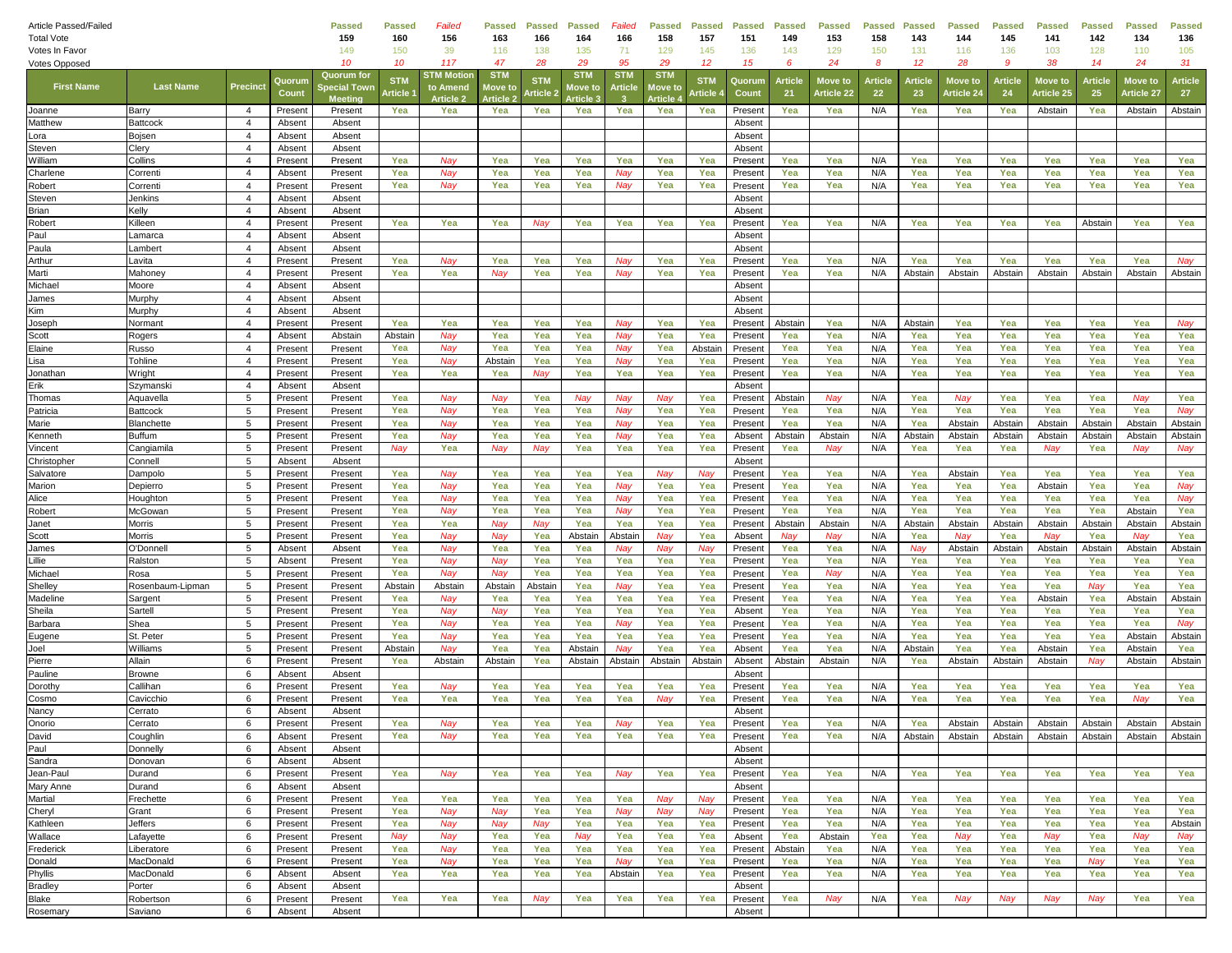| Article Passed/Failed<br><b>Total Vote</b> |                             |                                  |                    | <b>Passed</b><br>159                        | <b>Passed</b><br>160  | Failed<br>156                             | <b>Passed</b><br>163                    | <b>Passed</b><br>166   | <b>Passed</b><br>164                     | Failed<br>166               | <b>Passed</b><br>158                   | <b>Passed</b><br>157   | <b>Passed</b><br>151 | Passed<br>149  | <b>Passed</b><br>153         | <b>Passed</b><br>158 | <b>Passed</b><br>143 | <b>Passed</b><br>144  | <b>Passed</b><br>145 | <b>Passed</b><br>141         | <b>Passed</b><br>142 | <b>Passed</b><br>134  | <b>Passed</b><br>136 |
|--------------------------------------------|-----------------------------|----------------------------------|--------------------|---------------------------------------------|-----------------------|-------------------------------------------|-----------------------------------------|------------------------|------------------------------------------|-----------------------------|----------------------------------------|------------------------|----------------------|----------------|------------------------------|----------------------|----------------------|-----------------------|----------------------|------------------------------|----------------------|-----------------------|----------------------|
| Votes In Favor                             |                             |                                  |                    | 149                                         | 150                   | 39                                        | 116                                     | 138                    | 135                                      | 71                          | 129                                    | 145                    | 136                  | 143            | 129                          | 150                  | 131                  | 116                   | 136                  | 103                          | 128                  | 110                   | 105                  |
| <b>Votes Opposed</b>                       |                             |                                  |                    | 10                                          | 10                    | 117                                       | 47                                      | 28                     | 29                                       | 95                          | 29                                     | 12                     | 15                   | 6              | 24                           | 8                    | 12                   | 28                    | 9                    | 38                           | 14                   | 24                    | 31                   |
| <b>First Name</b>                          | <b>Last Name</b>            | Precinct                         | Quorun<br>Count    | Quorum for<br>pecial Towr<br><b>Meeting</b> | <b>STN</b><br>Article | STM Motio<br>to Amend<br><b>Article 2</b> | <b>STM</b><br>Move to<br><b>Article</b> | <b>STM</b><br>: rticle | <b>STM</b><br>love to<br><b>Article:</b> | <b>STM</b><br>Article<br>-3 | <b>STM</b><br>love t<br><b>Article</b> | <b>STM</b><br>، rticle | Quorum<br>Count      | Article<br>21  | Move tc<br><b>Article 22</b> | Article<br>22        | <b>Articl</b><br>23  | Move to<br>Article 24 | Article<br>24        | <b>Move to</b><br>Article 25 | Article<br>25        | Move to<br>Article 27 | Article<br>27        |
| Steven                                     | Smiglis                     | -6                               | Present            | Present                                     | Yea                   | Yea                                       | Nay                                     | Nay                    | Nay                                      | Yea                         | Nay                                    | Yea                    | Present              | Yea            | Nay                          | N/A                  | Yea                  | Yea                   | Yea                  | Nay                          | Yea                  | Yea                   | Yea                  |
| Richard                                    | Tracey, Jr                  | 6                                | Present            | Present                                     | Yea                   | Yea                                       | Yea                                     | Yea                    | Yea                                      | Yea                         | Yea                                    | Yea                    | Present              | Yea            | Abstain                      | N/A                  | Yea                  | Nay                   | Yea                  | Yea                          | Yea                  | Abstain               | Abstain              |
| Vincent                                    | Amato                       | $\overline{7}$                   | Present            | Present                                     | Abstain               | Nay                                       | Yea                                     | Yea                    | Yea                                      | Nay                         | Yea                                    | Abstair                | Present              | Yea            | Yea                          | N/A                  | Yea                  | Yea                   | Yea                  | Yea                          | Yea                  | Yea                   | Yea                  |
| John                                       | <b>Bartlett</b>             | $\overline{7}$                   | Absent             | Absent                                      |                       |                                           |                                         |                        |                                          |                             |                                        |                        | Absent               |                |                              |                      |                      |                       |                      |                              |                      |                       |                      |
| Travis                                     | <b>Brown</b>                | $\overline{7}$                   | Present            | Present                                     | Yea                   | Yea                                       | Yea                                     | Yea                    | Abstair                                  | Abstair                     | Abstair                                | Abstain                | Absent               | Abstair        | Abstain                      | N/A                  | Abstain              | Abstair               | Abstair              | Abstain                      | Abstair              | Abstain               | Abstain              |
| Frank                                      | <b>Busalacch</b><br>De Paso | $\overline{7}$<br>$\overline{7}$ | Present            | Present                                     | Yea                   | Abstain                                   | Nay                                     | Yea                    | Nay                                      | Yea<br>Nav                  | Nay<br>Abstain                         | Yea                    | Present              | Yea            | Abstain                      | N/A<br>N/A           | Yea<br>Yea           | Nay                   | Yea                  | Nay                          | Yea                  | Nay<br>Nay            | Yea                  |
| Diane<br>Daniel                            | Doyle                       | $\overline{7}$                   | Present<br>Present | Present<br>Present                          | Yea<br>Yea            | Nay<br>Nay                                | Nay<br>Yea                              | Yea<br>Yea             | Nay<br>Yea                               | Nay                         | Abstain                                | Yea<br>Abstain         | Present<br>Absent    | Yea<br>Abstaiı | Abstain<br>Abstain           | N/A                  | Abstain              | Yea<br>Abstair        | Yea<br>Abstair       | Nay<br>Abstain               | Yea<br>Abstain       | Abstain               | Yea<br>Abstain       |
| Nancy                                      | Doyle                       | $\overline{7}$                   | Absent             | Absent                                      |                       |                                           |                                         |                        |                                          |                             |                                        |                        | Absent               |                |                              |                      |                      |                       |                      |                              |                      |                       |                      |
| Mark                                       | Efstratiou                  | $\overline{7}$                   | Present            | Present                                     | Yea                   | Nay                                       | Nay                                     | Yea                    | Yea                                      | Nav                         | Yea                                    | Yea                    | Present              | Yea            | Yea                          | N/A                  | Yea                  | Yea                   | Yea                  | Yea                          | Yea                  | Yea                   | Yea                  |
| John                                       | Healy                       | $\overline{7}$                   | Present            | Present                                     | Abstain               | Yea                                       | Yea                                     | Yea                    | Yea                                      | Nay                         | Yea                                    | Yea                    | Present              | Yea            | Yea                          | N/A                  | Yea                  | Yea                   | Yea                  | Yea                          | Yea                  | Yea                   | Yea                  |
| Patrick                                    | Logue                       | $\overline{7}$                   | Present            | Present                                     | Yea                   | Yea                                       | Nav                                     | Nav                    | Nav                                      | Yea                         | Nav                                    | Yea                    | Present              | Yea            | Nav                          | N/A                  | Yea                  | Yea                   | Yea                  | Nay                          | Yea                  | Yea                   | Yea                  |
| Theresa                                    | Logue                       | $\overline{7}$                   | Absent             | Present                                     | Nay                   | Nay                                       | Nay                                     | Abstain                | Nay                                      | Yea                         | Nay                                    | Yea                    | Present              | Nav            | Nay                          | N/A                  | Nay                  | Nay                   | Nay                  | Nay                          | Yea                  | Abstain               | Yea                  |
| Mary                                       | <b>McBride</b>              | $\overline{7}$                   | Present            | Present                                     | Yea                   | Nay                                       | Yea                                     | Yea                    | Yea                                      | Nay                         | Yea                                    | Yea                    | Present              | Yea            | Yea                          | N/A                  | Yea                  | Yea                   | Yea                  | Yea                          | Yea                  | Yea                   | Yea                  |
| Ralph                                      | McKenna                     | $\overline{7}$                   | Absent             | Absent                                      |                       |                                           |                                         |                        |                                          |                             |                                        |                        | Absent               |                |                              |                      |                      |                       |                      |                              |                      |                       |                      |
| Richard                                    | Moore                       | $\overline{7}$                   | Present            | Present                                     | Yea                   | Nay                                       | Yea                                     | Yea                    | Yea                                      | Yea                         | Yea                                    | Yea                    | Present              | Yea            | Yea                          | N/A                  | Yea                  | Yea                   | Yea                  | Yea                          | Yea                  | Yea                   | Yea                  |
| Virginia<br>Paul                           | Musker                      | $\overline{7}$<br>$\overline{7}$ | Absent<br>Present  | Absent                                      | Yea                   | Yea                                       | Nay                                     | Yea                    | Yea                                      | Yea                         | Yea                                    | Yea                    | Absent<br>Present    | Yea            | Nay                          | N/A                  | Yea                  | Yea                   | Yea                  | Nay                          | Yea                  | Abstain               | Abstain              |
| James                                      | Overy<br>Powers             | $\overline{7}$                   | Present            | Present<br>Present                          | Yea                   | Nav                                       | Nav                                     | Yea                    | Nay                                      | Nay                         | Nay                                    | Yea                    | Present              | Yea            | Nay                          | N/A                  | Yea                  | Nav                   | Abstair              | Nay                          | Yea                  | Nav                   | Nay                  |
| Christine                                  | Wedge                       | $\overline{7}$                   | Present            | Present                                     | Yea                   | Nay                                       | Yea                                     | Yea                    | Yea                                      | Nay                         | Yea                                    | Nay                    | Present              | Yea            | Yea                          | N/A                  | Yea                  | Yea                   | Yea                  | Yea                          | Yea                  | Yea                   | Nay                  |
| William                                    | Odell                       | $\overline{7}$                   | Absent             | Absent                                      |                       |                                           |                                         |                        |                                          |                             |                                        |                        | Absent               |                |                              |                      |                      |                       |                      |                              |                      |                       |                      |
| Amy                                        | Desroche                    | $\overline{7}$                   | Absent             | Absent                                      |                       |                                           |                                         |                        |                                          |                             |                                        |                        | Absent               |                |                              |                      |                      |                       |                      |                              |                      |                       |                      |
| Kristin                                    | Coyne                       | $\overline{7}$                   | Absent             | Absent                                      |                       |                                           |                                         |                        |                                          |                             |                                        |                        | Absent               |                |                              |                      |                      |                       |                      |                              |                      |                       |                      |
| Rome                                       | Capobianco                  | 8                                | Present            | Present                                     | Nay                   | Nay                                       | Nay                                     | Nay                    | Nay                                      | Yea                         | Nay                                    | Nay                    | Present              | Nay            | Yea                          | N/A                  | Nay                  | Nay                   | Nay                  | Nay                          | Nav                  | Nay                   | Yea                  |
| Jennifer                                   | Cedrone                     | 8                                | Present            | Present                                     | Yea                   | Nay                                       | Yea                                     | Yea                    | Yea                                      | Nay                         | Yea                                    | Yea                    | Present              | Yea            | Yea                          | N/A                  | Yea                  | Yea                   | Yea                  | Yea                          | Yea                  | Yea                   | Yea                  |
| Peter                                      | Dion                        | 8                                | Present            | Present                                     | Yea                   | Nay                                       | Yea                                     | Yea                    | Abstain                                  | Nay                         | Abstair                                | Abstain                | Present              | Yea            | Yea                          | N/A                  | Yea                  | Yea                   | Yea                  | Yea                          | Yea                  | Yea                   | Yea                  |
| Joseph                                     | Donoghue                    | 8                                | Present            | Present                                     | Yea                   | Nay                                       | Yea                                     | Yea                    | Yea                                      | Nay                         | Yea                                    | Yea                    | Present              | Yea            | Yea                          | N/A                  | Yea                  | Yea                   | Yea                  | Yea                          | Yea                  | Yea                   | Yea                  |
| Gary                                       | DaSilva                     | 8<br>8                           | Present            | Present                                     | Yea                   | Abstain                                   | Yea                                     | Yea                    | Yea<br>Yea                               | Nay                         | Yea                                    | Yea                    | Present              | Yea<br>Yea     | Yea<br>Yea                   | N/A                  | Abstain              | Abstair               | Abstair              | Abstain                      | Abstain              | Abstain               | Abstain              |
| Barbara<br>John                            | Flaherty<br>Piscatell       | 8                                | Present<br>Present | Present<br>Present                          | Yea<br>Yea            | Nay<br>Yea                                | Yea<br>Nay                              | Yea<br>Nay             | Nay                                      | Nav<br>Nay                  | Abstain<br>Yea                         | Abstain<br>Yea         | Present<br>Present   | Yea            | Yea                          | N/A<br>N/A           | Yea<br>Yea           | Yea<br>Yea            | Yea<br>Yea           | Yea<br>Yea                   | Yea<br>Yea           | Yea<br>Nay            | Yea<br>Yea           |
| Kevin                                      | Heffernan                   | 8                                | Present            | Present                                     | Yea                   | Nay                                       | Yea                                     | Yea                    | Yea                                      | Nay                         | Yea                                    | Yea                    | Present              | Yea            | Yea                          | N/A                  | Yea                  | Yea                   | Yea                  | Yea                          | Yea                  | Yea                   | Yea                  |
| Candace                                    | Hunt                        | 8                                | Present            | Present                                     | Abstain               | Nay                                       | Yea                                     | Yea                    | Yea                                      | Nav                         | Nay                                    | Yea                    | Present              | Yea            | Yea                          | N/A                  | Yea                  | Abstain               | Abstair              | Abstain                      | Abstain              | Abstain               | Abstain              |
| Oren                                       | Hunt                        | 8                                | Present            | Present                                     | Yea                   | Yea                                       | Yea                                     | Yea                    | Yea                                      | Yea                         | Yea                                    | Yea                    | Present              | Yea            | Yea                          | N/A                  | Yea                  | Nay                   | Yea                  | <b>Nay</b>                   | Nay                  | Yea                   | Nay                  |
| Michael                                    | lannell                     | 8                                | Absent             | Absent                                      |                       |                                           |                                         |                        |                                          |                             |                                        |                        | Absent               |                |                              |                      |                      |                       |                      |                              |                      |                       |                      |
| David                                      | Johnson                     | 8                                | Present            | Present                                     | Nay                   | Yea                                       | Nay                                     | Yea                    | Nay                                      | Yea                         | Nay                                    | Yea                    | Absent               | Nay            | Nay                          | N/A                  | Nay                  | Nay                   | Yea                  | Nay                          | Nay                  | Nay                   | Yea                  |
| Charlene                                   | <b>McCarthy</b>             | 8                                | Present            | Present                                     | Yea                   | Abstain                                   | Abstair                                 | Yea                    | Yea                                      | Nay                         | Yea                                    | Yea                    | Absent               | Abstair        | Abstain                      | N/A                  | Abstain              | Abstair               | Abstair              | Abstain                      | Abstain              | Abstain               | Abstain              |
| Vincent                                    | MacDonald                   | 8                                | Present            | Present                                     | Yea                   | Nay                                       | Yea                                     | Yea                    | Yea                                      | Nav                         | Yea                                    | Yea                    | Presen               | Yea            | Yea                          | N/A                  | Yea                  | Yea                   | Yea                  | Yea                          | Yea                  | Yea                   | Yea                  |
| Ralph                                      | McKenna, Jr.                | 8                                | Present            | Present                                     | Yea                   | Nay                                       | Yea                                     | Yea                    | Yea                                      | Nay                         | Yea                                    | Abstain                | Present              | Yea            | Yea                          | N/A                  | Yea                  | Yea                   | Yea                  | Yea                          | Yea                  | Yea                   | Nay                  |
| Timothy                                    | McKenna                     | 8                                | Absent             | Absent                                      |                       |                                           |                                         |                        |                                          |                             |                                        |                        | Absent               |                |                              |                      |                      |                       |                      |                              |                      |                       |                      |
| Timothy                                    | Morgan<br>Oliver            | 8<br>8                           | Present<br>Absent  | Present                                     | Yea                   | Nay<br>Yea                                | Yea<br>Nay                              | Yea                    | Yea                                      | Nav<br>Nav                  | Yea                                    | Yea<br>Yea             | Present              | Yea<br>Yea     | Yea                          | N/A<br>N/A           | Yea                  | Yea<br>Yea            | Yea                  | Yea                          | Yea                  | Yea<br>Yea            | Yea                  |
| Seth<br>Karen                              | Pascucc                     | 8                                | Absent             | Present<br>Absent                           | Yea                   |                                           |                                         | Yea                    | Yea                                      |                             | Yea                                    |                        | Present<br>Absent    |                | Yea                          |                      | Yea                  |                       | Yea                  | Nay                          | Yea                  |                       | Yea                  |
| Joseph                                     | Shaw                        | 8                                | Absent             | Present                                     | Yea                   | Nay                                       | Yea                                     | Yea                    | Yea                                      | Nay                         | Yea                                    | Yea                    | Absent               | Abstair        | Abstair                      | N/A                  | Abstair              | Abstair               | Abstair              | Abstain                      | Abstair              | Abstain               | Abstain              |
| George                                     | Simolaris, Jr.              | 8                                | Absent             | Present                                     | Yea                   | Abstain                                   | Yea                                     | Yea                    | Nay                                      | Yea                         | Nay                                    | Yea                    | Absent               | Yea            | Yea                          | N/A                  | Nay                  | Yea                   | Yea                  | Yea                          | Yea                  | Yea                   | Yea                  |
| George                                     | Simolaris, Sr.              | 8                                | Present            | Present                                     | Abstain               | Abstain                                   | Nay                                     | Nay                    | Nay                                      | Nav                         | Yea                                    | Yea                    | Presen               | Yea            | Yea                          | N/A                  | Yea                  | Yea                   | Yea                  | Yea                          | Yea                  | Yea                   | Yea                  |
| Teresa                                     | Bova                        | 9                                | Absent             | Absent                                      |                       |                                           |                                         |                        |                                          |                             |                                        |                        | Absent               |                |                              |                      |                      |                       |                      |                              |                      |                       |                      |
| Joseph                                     | Brangwynne                  | 9                                | Absent             | Absent                                      |                       |                                           |                                         |                        |                                          |                             |                                        |                        | Absent               |                |                              |                      |                      |                       |                      |                              |                      |                       |                      |
| Justin                                     | Damon                       | 9                                | Present            | Present                                     | Nay                   | Yea                                       | Yea                                     | Yea                    | Nay                                      | Yea                         | Nav                                    | Nay                    | Present              | Abstair        | Nay                          | N/A                  | Yea                  | Nav                   | Abstair              | Nay                          | Yea                  | Nav                   | Abstain              |
| Michele                                    | Deparasis                   | 9                                | Present            | Present                                     | Yea                   | Nay                                       | Nay                                     | Yea                    | Nay                                      | Nay                         | Nay                                    | Yea                    | Present              | Yea            | Nay                          | N/A                  | Yea                  | Abstain               | Yea                  | Yea                          | Yea                  | Nay                   | Nay                  |
| Debra<br>Patricia                          | Donahue                     | 9                                | Present            | Present                                     | Yea                   | Nay                                       | Nay                                     | Nay                    | Yea                                      | Yea                         | Yea                                    | Yea                    | Present              | Yea            | Nay                          | N/A                  | Yea                  | Nay                   | Yea                  | Nay                          | Yea                  | Yea                   | Nay                  |
|                                            | Flemming<br>Gallant         | 9<br>9                           | Present<br>Present | Present                                     | Yea<br>Yea            | Yea<br>Yea                                | Nay<br>Nay                              | Nay<br>Nay             | Yea<br>Yea                               | Yea<br>Yea                  | Yea<br>Yea                             | Yea<br>Yea             | Present<br>Present   | Yea<br>Yea     | Yea<br>Nay                   | N/A<br>N/A           | Yea<br>Yea           | Yea<br>Yea            | Yea<br>Yea           | Yea                          | Yea                  | Yea<br>Yea            | Nay<br>Abstain       |
| Anne<br>Gary                               | Hannon                      | 9                                | Present            | Present<br>Present                          | Yea                   | Nay                                       | Yea                                     | Yea                    | Yea                                      | Nay                         | Yea                                    | Yea                    | Present              | Yea            | Yea                          | N/A                  | Yea                  | Yea                   | Yea                  | Yea<br>Nay                   | Yea<br>Yea           | Yea                   | Yea                  |
| <b>Brittany</b>                            | Howe                        | 9                                | Absent             | Absent                                      |                       |                                           |                                         |                        |                                          |                             |                                        |                        | Absent               |                |                              |                      |                      |                       |                      |                              |                      |                       |                      |
| David                                      | Howe                        | 9                                | Absent             | Absent                                      |                       |                                           |                                         |                        |                                          |                             |                                        |                        | Absent               |                |                              |                      |                      |                       |                      |                              |                      |                       |                      |
| Cheryl                                     | Lally                       | 9                                | Present            | Present                                     | Yea                   | Nay                                       | Nay                                     | Yea                    | Nay                                      | Yea                         | Nay                                    | Yea                    | Present              | Abstain        | Nay                          | N/A                  | Yea                  | Nay                   | Yea                  | Yea                          | Yea                  | Nay                   | Nay                  |
| James                                      | Lally                       | 9                                | Present            | Present                                     | Yea                   | Nay                                       | Nay                                     | Yea                    | Yea                                      | Yea                         | Nay                                    | Yea                    | Present              | Yea            | Nay                          | N/A                  | Abstain              | Nay                   | Yea                  | Nay                          | Abstain              | Yea                   | Nay                  |
| Kathleen                                   | Paulsen                     | 9                                | Present            | Present                                     | Yea                   | Nay                                       | Yea                                     | Yea                    | Yea                                      | Nay                         | Yea                                    | Yea                    | Present              | Yea            | Yea                          | N/A                  | Yea                  | Yea                   | Yea                  | Yea                          | Yea                  | Yea                   | Yea                  |
| Dorothy                                    | Pearson                     | 9                                | Absent             | Absent                                      |                       |                                           |                                         |                        |                                          |                             |                                        |                        | Absent               |                |                              |                      |                      |                       |                      |                              |                      |                       |                      |
| Stephen                                    | Regal                       | 9                                | Present            | Present                                     | Yea                   | Nay                                       | Yea                                     | Yea                    | Yea                                      | Nay                         | Yea                                    | Yea                    | Present              | Yea            | Yea                          | N/A                  | Yea                  | Yea                   | Yea                  | Yea                          | Yea                  | Yea                   | Yea                  |
| Carol                                      | Rosa                        | 9                                | Present            | Present                                     | Yea                   | Abstain                                   | Nay                                     | Nay                    | Yea                                      | Yea                         | Yea                                    | Yea                    | Present              | Abstain        | Abstain                      | N/A                  | Yea                  | Yea                   | Yea                  | Nay                          | Nay                  | Yea                   | Yea                  |
| Nicholas                                   | Rosa                        | 9                                | Present            | Present                                     | Yea                   | Yea                                       | Nay                                     | Nay                    | Yea                                      | Yea                         | Yea                                    | Yea                    | Present              | Yea            | Abstain                      | N/A                  | Yea                  | Yea                   | Yea                  | Yea                          | Yea                  | Yea                   | Yea                  |
| Anthony<br>Daniel                          | Ventresca<br><b>Browne</b>  | 9<br>9                           | Absent<br>Absent   | Absent<br>Absent                            |                       |                                           |                                         |                        |                                          |                             |                                        |                        | Absent<br>Absent     |                |                              |                      |                      |                       |                      |                              |                      |                       |                      |
| Donald                                     | Damon, Jr.                  | 9                                | Present            | Present                                     | Nay                   | Abstain                                   | Nay                                     | Yea                    | Nay                                      | Yea                         | Nay                                    | Yea                    | Present              | Yea            | Nay                          | N/A                  | Yea                  | Nay                   | Yea                  | Nay                          | Yea                  | Nay                   | Yea                  |
|                                            |                             |                                  |                    |                                             |                       |                                           |                                         |                        |                                          |                             |                                        |                        |                      |                |                              |                      |                      |                       |                      |                              |                      |                       |                      |